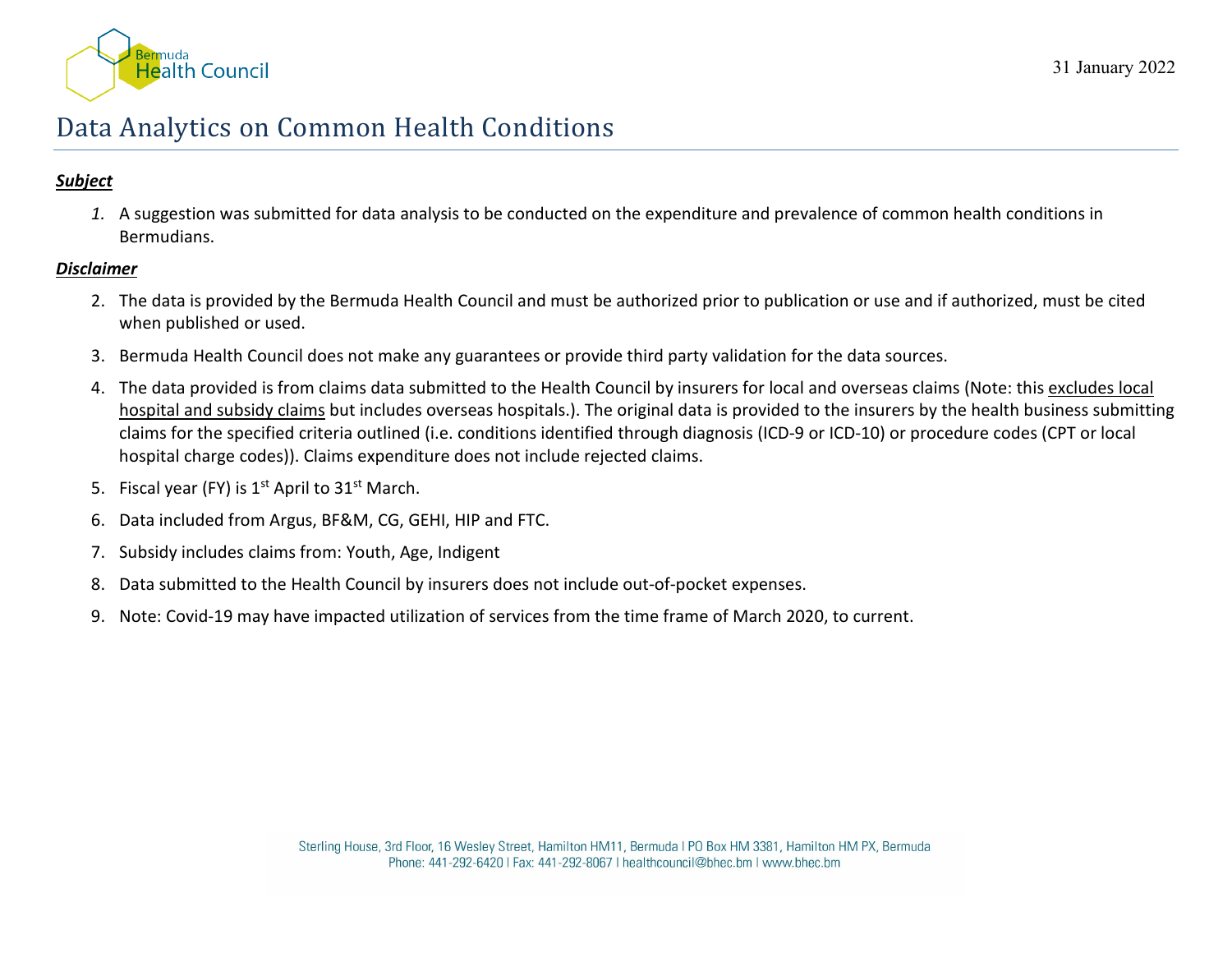#### *Data*

Common health conditions in Bermuda are diabetes, obesity, kidney disease and hypertension. These conditions can have negative health consequences and can impact the health system.



The following table looks at local and overseas expenditure on health conditions over the last few years.

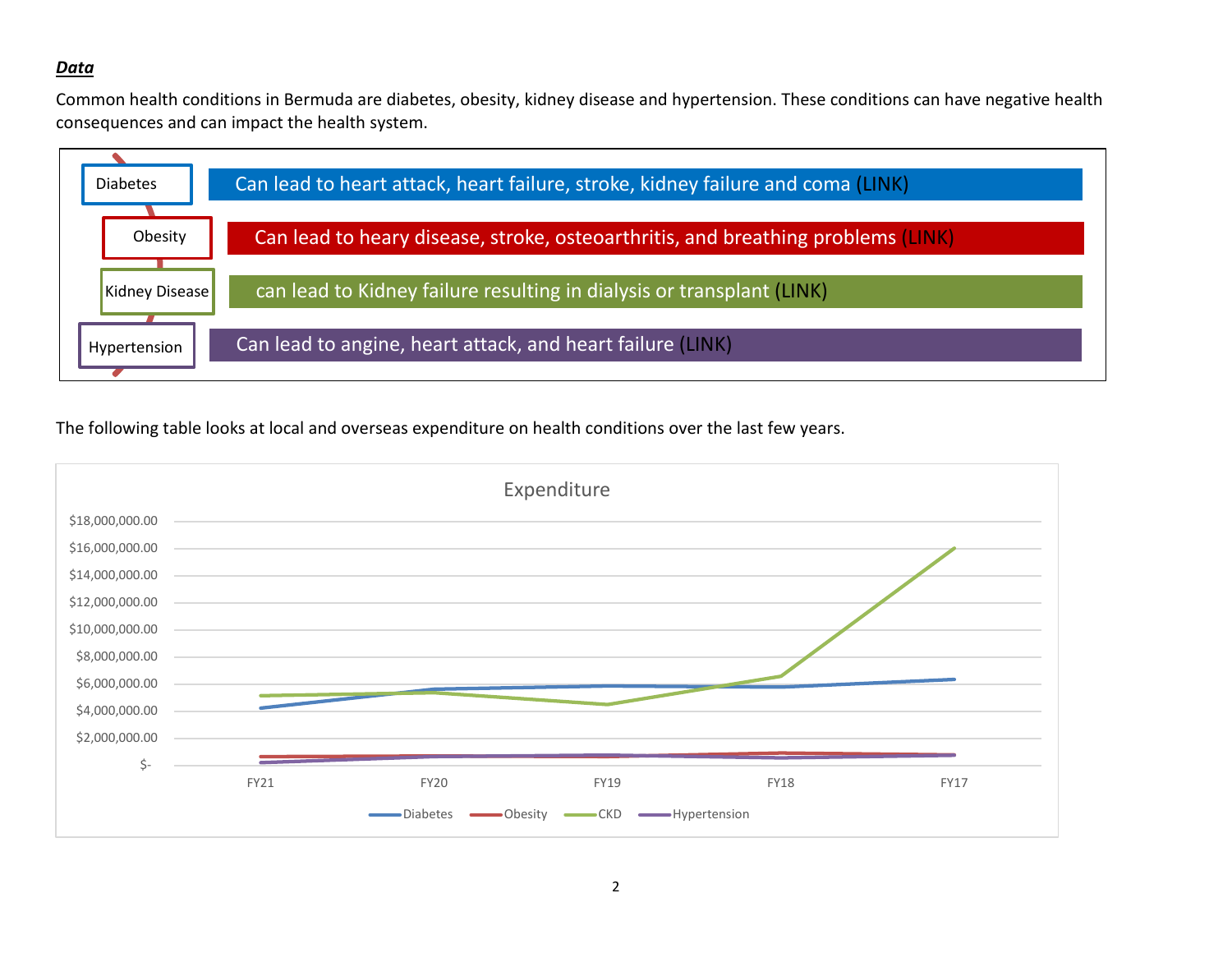

The following table looks at local and overseas claim amounts on health conditions over the last few years.

The following table looks at how many individuals are submitting claim on health conditions over the last few years.